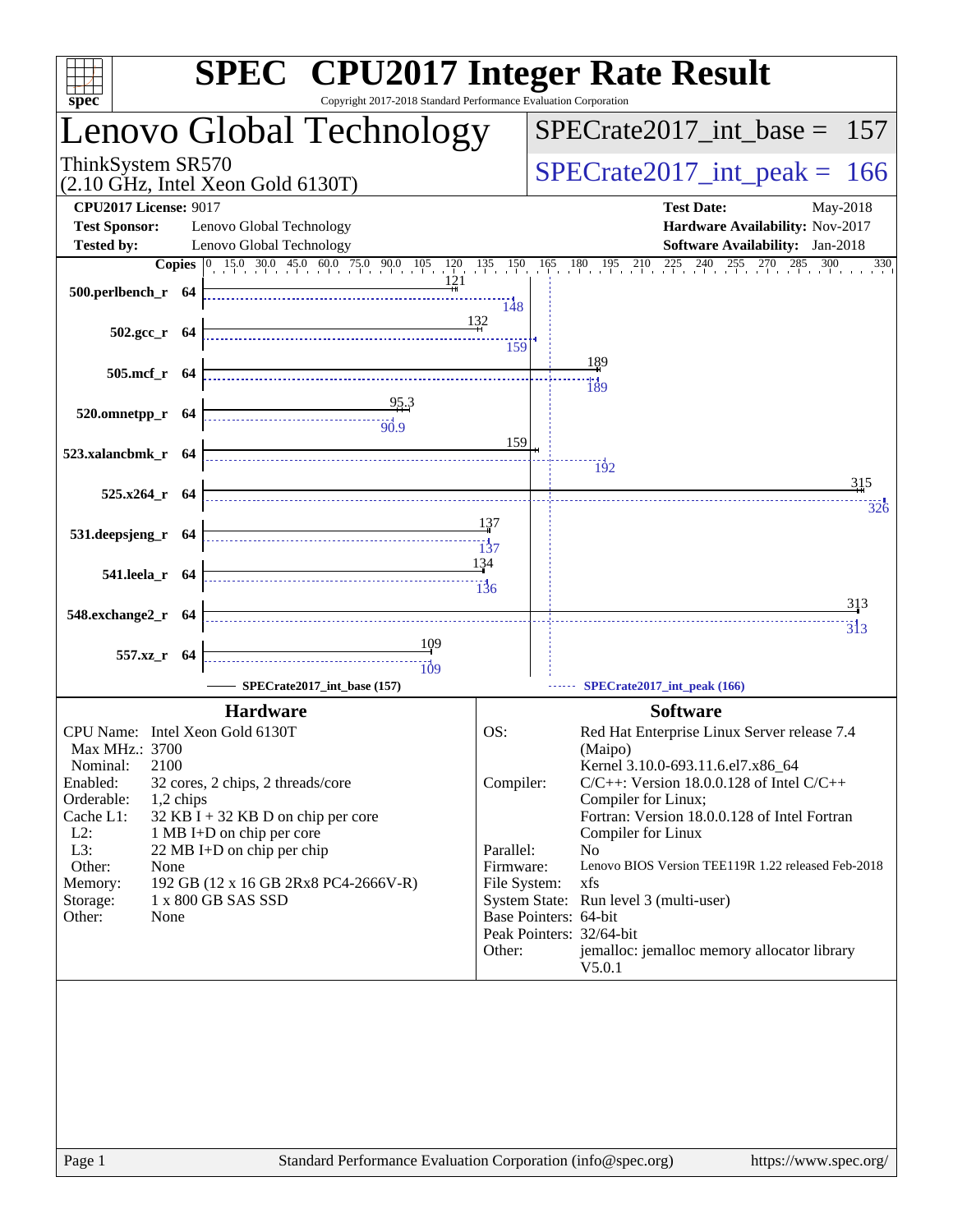

# Lenovo Global Technology

### ThinkSystem SR570<br>  $\angle (2.10 \text{ GHz. Intel Yoon Gold } 6130 \text{T})$   $\angle$  [SPECrate2017\\_int\\_peak =](http://www.spec.org/auto/cpu2017/Docs/result-fields.html#SPECrate2017intpeak) 166 [SPECrate2017\\_int\\_base =](http://www.spec.org/auto/cpu2017/Docs/result-fields.html#SPECrate2017intbase) 157

(2.10 GHz, Intel Xeon Gold 6130T)

**[Test Sponsor:](http://www.spec.org/auto/cpu2017/Docs/result-fields.html#TestSponsor)** Lenovo Global Technology **[Hardware Availability:](http://www.spec.org/auto/cpu2017/Docs/result-fields.html#HardwareAvailability)** Nov-2017 **[Tested by:](http://www.spec.org/auto/cpu2017/Docs/result-fields.html#Testedby)** Lenovo Global Technology **[Software Availability:](http://www.spec.org/auto/cpu2017/Docs/result-fields.html#SoftwareAvailability)** Jan-2018

**[CPU2017 License:](http://www.spec.org/auto/cpu2017/Docs/result-fields.html#CPU2017License)** 9017 **[Test Date:](http://www.spec.org/auto/cpu2017/Docs/result-fields.html#TestDate)** May-2018

#### **[Results Table](http://www.spec.org/auto/cpu2017/Docs/result-fields.html#ResultsTable)**

|                                  | <b>Base</b>   |                |       |                |              | <b>Peak</b>    |       |               |                |              |                |              |                |              |
|----------------------------------|---------------|----------------|-------|----------------|--------------|----------------|-------|---------------|----------------|--------------|----------------|--------------|----------------|--------------|
| <b>Benchmark</b>                 | <b>Copies</b> | <b>Seconds</b> | Ratio | <b>Seconds</b> | <b>Ratio</b> | <b>Seconds</b> | Ratio | <b>Copies</b> | <b>Seconds</b> | <b>Ratio</b> | <b>Seconds</b> | <b>Ratio</b> | <b>Seconds</b> | <b>Ratio</b> |
| $500$ .perlbench r               | 64            | 840            | 121   | 844            | 121          | 855            | 119   | 64            | 685            | 149          | 687            | 148          | 687            | 148          |
| 502.gcc_r                        | 64            | 680            | 133   | 689            | 132          | 690            | 131   | 64            | 569            | 159          | 570            | 159          | 571            | 159          |
| $505$ .mcf r                     | 64            | 545            | 190   | 550            | 188          | 548            | 189   | 64            | 547            | 189          | 559            | 185          | 548            | <u>189</u>   |
| 520.omnetpp_r                    | 64            | 852            | 98.5  | 881            | 95.3         | 903            | 92.9  | 64            | 922            | 91.0         | 926            | 90.7         | 923            | 90.9         |
| 523.xalancbmk r                  | 64            | 421            | 160   | 426            | 159          | 426            | 159   | 64            | 352            | 192          | 351            | 192          | 351            | 192          |
| 525.x264 r                       | 64            | 355            | 316   | 356            | 315          | 358            | 313   | 64            | 343            | 326          | 344            | 326          | 344            | 326          |
| 531.deepsjeng_r                  | 64            | 534            | 137   | 535            | 137          | 539            | 136   | 64            | 537            | 137          | 536            | 137          | 535            | 137          |
| 541.leela r                      | 64            | 792            | 134   | 791            | 134          | 788            | 135   | 64            | 782            | 136          | 780            | 136          | 782            | 136          |
| 548.exchange2 r                  | 64            | 535            | 314   | 536            | 313          | 535            | 313   | 64            | 536            | 313          | 536            | 313          | 536            | 313          |
| $557.xz$ r                       | 64            | 632            | 109   | 634            | 109          | 635            | 109   | 64            | 635            | 109          | 635            | 109          | 635            | <u>109</u>   |
| $SPECrate2017$ int base =<br>157 |               |                |       |                |              |                |       |               |                |              |                |              |                |              |

**[SPECrate2017\\_int\\_peak =](http://www.spec.org/auto/cpu2017/Docs/result-fields.html#SPECrate2017intpeak) 166**

Results appear in the [order in which they were run.](http://www.spec.org/auto/cpu2017/Docs/result-fields.html#RunOrder) Bold underlined text [indicates a median measurement.](http://www.spec.org/auto/cpu2017/Docs/result-fields.html#Median)

#### **[Submit Notes](http://www.spec.org/auto/cpu2017/Docs/result-fields.html#SubmitNotes)**

 The numactl mechanism was used to bind copies to processors. The config file option 'submit' was used to generate numactl commands to bind each copy to a specific processor. For details, please see the config file.

#### **[Operating System Notes](http://www.spec.org/auto/cpu2017/Docs/result-fields.html#OperatingSystemNotes)**

Stack size set to unlimited using "ulimit -s unlimited"

#### **[General Notes](http://www.spec.org/auto/cpu2017/Docs/result-fields.html#GeneralNotes)**

Environment variables set by runcpu before the start of the run: LD\_LIBRARY\_PATH = "/home/cpu2017.1.0.2.ic18.0/lib/ia32:/home/cpu2017.1.0.2.ic18.0/lib/intel64" LD\_LIBRARY\_PATH = "\$LD\_LIBRARY\_PATH:/home/cpu2017.1.0.2.ic18.0/je5.0.1-32:/home/cpu2017.1.0.2.ic18.0/je5.0.1-64" Binaries compiled on a system with 1x Intel Core i7-4790 CPU + 32GB RAM memory using Redhat Enterprise Linux 7.4 Transparent Huge Pages enabled by default Prior to runcpu invocation Filesystem page cache synced and cleared with: sync; echo 3> /proc/sys/vm/drop\_caches runcpu command invoked through numactl i.e.: numactl --interleave=all runcpu <etc> jemalloc: configured and built at default for 32bit (i686) and 64bit (x86\_64) targets; jemalloc: built with the RedHat Enterprise 7.4, and the system compiler gcc 4.8.5; jemalloc: sources available from jemalloc.net or <https://github.com/jemalloc/jemalloc/releases>

**(Continued on next page)**

| Page 2 | Standard Performance Evaluation Corporation (info@spec.org) | https://www.spec.org/ |
|--------|-------------------------------------------------------------|-----------------------|
|--------|-------------------------------------------------------------|-----------------------|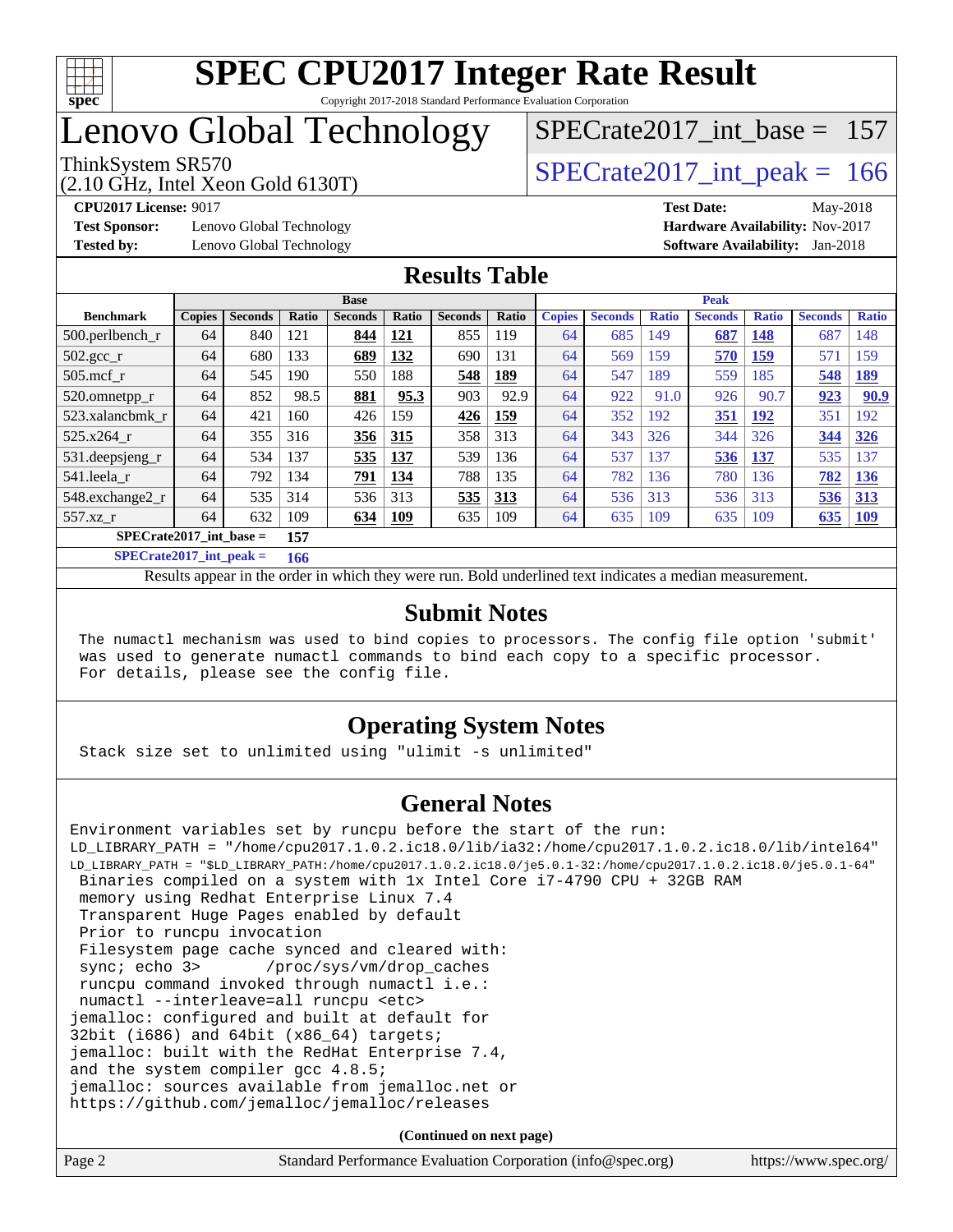

Lenovo Global Technology

ThinkSystem SR570<br>  $\angle (2.10 \text{ GHz. Intel Yoon Gold } 6130 \text{T})$   $\angle$  [SPECrate2017\\_int\\_peak =](http://www.spec.org/auto/cpu2017/Docs/result-fields.html#SPECrate2017intpeak) 166 [SPECrate2017\\_int\\_base =](http://www.spec.org/auto/cpu2017/Docs/result-fields.html#SPECrate2017intbase) 157

(2.10 GHz, Intel Xeon Gold 6130T)

**[Test Sponsor:](http://www.spec.org/auto/cpu2017/Docs/result-fields.html#TestSponsor)** Lenovo Global Technology **[Hardware Availability:](http://www.spec.org/auto/cpu2017/Docs/result-fields.html#HardwareAvailability)** Nov-2017 **[Tested by:](http://www.spec.org/auto/cpu2017/Docs/result-fields.html#Testedby)** Lenovo Global Technology **[Software Availability:](http://www.spec.org/auto/cpu2017/Docs/result-fields.html#SoftwareAvailability)** Jan-2018

**[CPU2017 License:](http://www.spec.org/auto/cpu2017/Docs/result-fields.html#CPU2017License)** 9017 **[Test Date:](http://www.spec.org/auto/cpu2017/Docs/result-fields.html#TestDate)** May-2018

#### **[General Notes \(Continued\)](http://www.spec.org/auto/cpu2017/Docs/result-fields.html#GeneralNotes)**

Yes: The test sponsor attests, as of date of publication, that CVE-2017-5754 (Meltdown) is mitigated in the system as tested and documented. Yes: The test sponsor attests, as of date of publication, that CVE-2017-5753 (Spectre variant 1) is mitigated in the system as tested and documented. Yes: The test sponsor attests, as of date of publication, that CVE-2017-5715 (Spectre variant 2) is mitigated in the system as tested and documented.

#### **[Platform Notes](http://www.spec.org/auto/cpu2017/Docs/result-fields.html#PlatformNotes)**

Page 3 Standard Performance Evaluation Corporation [\(info@spec.org\)](mailto:info@spec.org) <https://www.spec.org/> BIOS configuration: Choose Operating Mode set to Maximum Performance DCU Streamer Prefetcher set to Disable MONITORMWAIT set to Enable SNC set to Enable Execute Disable Bit set to Disable DCA set to Enable Sysinfo program /home/cpu2017.1.0.2.ic18.0/bin/sysinfo Rev: r5797 of 2017-06-14 96c45e4568ad54c135fd618bcc091c0f running on localhost.localdomain Wed May 23 23:16:00 2018 SUT (System Under Test) info as seen by some common utilities. For more information on this section, see <https://www.spec.org/cpu2017/Docs/config.html#sysinfo> From /proc/cpuinfo model name : Intel(R) Xeon(R) Gold 6130T CPU @ 2.10GHz 2 "physical id"s (chips) 64 "processors" cores, siblings (Caution: counting these is hw and system dependent. The following excerpts from /proc/cpuinfo might not be reliable. Use with caution.) cpu cores : 16 siblings : 32 physical 0: cores 0 1 2 3 4 5 6 7 8 9 10 11 12 13 14 15 physical 1: cores 0 1 2 3 4 5 6 7 8 9 10 11 12 13 14 15 From lscpu: Architecture: x86\_64 CPU op-mode(s): 32-bit, 64-bit Byte Order: Little Endian  $CPU(s):$  64 On-line CPU(s) list: 0-63 Thread(s) per core: 2 Core(s) per socket: 16 Socket(s): 2 NUMA node(s): 4 Vendor ID: GenuineIntel **(Continued on next page)**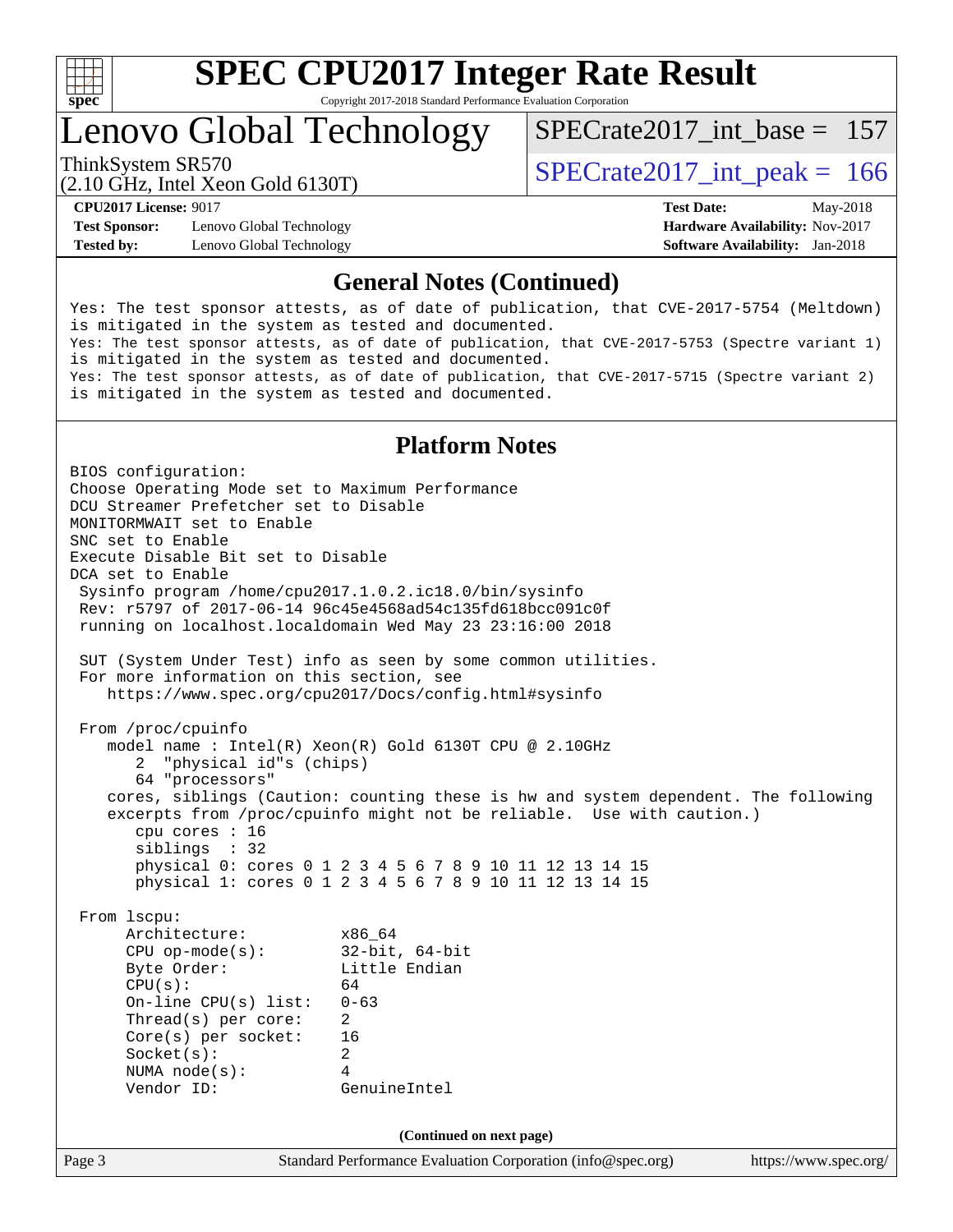

# Lenovo Global Technology

ThinkSystem SR570<br>  $(2.10 \text{ GHz})$  Intel Xeon Gold 6130T) [SPECrate2017\\_int\\_base =](http://www.spec.org/auto/cpu2017/Docs/result-fields.html#SPECrate2017intbase) 157

(2.10 GHz, Intel Xeon Gold 6130T)

**[Test Sponsor:](http://www.spec.org/auto/cpu2017/Docs/result-fields.html#TestSponsor)** Lenovo Global Technology **[Hardware Availability:](http://www.spec.org/auto/cpu2017/Docs/result-fields.html#HardwareAvailability)** Nov-2017 **[Tested by:](http://www.spec.org/auto/cpu2017/Docs/result-fields.html#Testedby)** Lenovo Global Technology **[Software Availability:](http://www.spec.org/auto/cpu2017/Docs/result-fields.html#SoftwareAvailability)** Jan-2018

# **[CPU2017 License:](http://www.spec.org/auto/cpu2017/Docs/result-fields.html#CPU2017License)** 9017 **[Test Date:](http://www.spec.org/auto/cpu2017/Docs/result-fields.html#TestDate)** May-2018

#### **[Platform Notes \(Continued\)](http://www.spec.org/auto/cpu2017/Docs/result-fields.html#PlatformNotes)**

| CPU family:                                                                                                                                                                                                                                                                                                                                                                                                                                                                                                                                                                                                                                                                                                                                                                                                                                             | 6                                                                                                                                              |  |  |  |  |  |  |
|---------------------------------------------------------------------------------------------------------------------------------------------------------------------------------------------------------------------------------------------------------------------------------------------------------------------------------------------------------------------------------------------------------------------------------------------------------------------------------------------------------------------------------------------------------------------------------------------------------------------------------------------------------------------------------------------------------------------------------------------------------------------------------------------------------------------------------------------------------|------------------------------------------------------------------------------------------------------------------------------------------------|--|--|--|--|--|--|
| Model:                                                                                                                                                                                                                                                                                                                                                                                                                                                                                                                                                                                                                                                                                                                                                                                                                                                  | 85                                                                                                                                             |  |  |  |  |  |  |
| Model name:                                                                                                                                                                                                                                                                                                                                                                                                                                                                                                                                                                                                                                                                                                                                                                                                                                             | $Intel(R) Xeon(R) Gold 6130T CPU @ 2.10GHz$                                                                                                    |  |  |  |  |  |  |
| Stepping:                                                                                                                                                                                                                                                                                                                                                                                                                                                                                                                                                                                                                                                                                                                                                                                                                                               | 4                                                                                                                                              |  |  |  |  |  |  |
| CPU MHz:                                                                                                                                                                                                                                                                                                                                                                                                                                                                                                                                                                                                                                                                                                                                                                                                                                                | 2100.000                                                                                                                                       |  |  |  |  |  |  |
| BogoMIPS:                                                                                                                                                                                                                                                                                                                                                                                                                                                                                                                                                                                                                                                                                                                                                                                                                                               | 4200.00                                                                                                                                        |  |  |  |  |  |  |
| Virtualization:                                                                                                                                                                                                                                                                                                                                                                                                                                                                                                                                                                                                                                                                                                                                                                                                                                         | $VT - x$                                                                                                                                       |  |  |  |  |  |  |
| Lld cache:                                                                                                                                                                                                                                                                                                                                                                                                                                                                                                                                                                                                                                                                                                                                                                                                                                              | 32K                                                                                                                                            |  |  |  |  |  |  |
| Lli cache:                                                                                                                                                                                                                                                                                                                                                                                                                                                                                                                                                                                                                                                                                                                                                                                                                                              | 32K                                                                                                                                            |  |  |  |  |  |  |
| L2 cache:                                                                                                                                                                                                                                                                                                                                                                                                                                                                                                                                                                                                                                                                                                                                                                                                                                               | 1024K                                                                                                                                          |  |  |  |  |  |  |
| L3 cache:                                                                                                                                                                                                                                                                                                                                                                                                                                                                                                                                                                                                                                                                                                                                                                                                                                               | 22528K                                                                                                                                         |  |  |  |  |  |  |
| NUMA node0 CPU(s):                                                                                                                                                                                                                                                                                                                                                                                                                                                                                                                                                                                                                                                                                                                                                                                                                                      | $0-3, 8-11, 32-35, 40-43$                                                                                                                      |  |  |  |  |  |  |
|                                                                                                                                                                                                                                                                                                                                                                                                                                                                                                                                                                                                                                                                                                                                                                                                                                                         | NUMA nodel CPU(s): 4-7, 12-15, 36-39, 44-47                                                                                                    |  |  |  |  |  |  |
| NUMA $node2$ $CPU(s):$<br>NUMA $node3$ $CPU(s):$                                                                                                                                                                                                                                                                                                                                                                                                                                                                                                                                                                                                                                                                                                                                                                                                        | $16 - 19, 24 - 27, 48 - 51, 56 - 59$<br>$20 - 23$ , $28 - 31$ , $52 - 55$ , $60 - 63$                                                          |  |  |  |  |  |  |
|                                                                                                                                                                                                                                                                                                                                                                                                                                                                                                                                                                                                                                                                                                                                                                                                                                                         |                                                                                                                                                |  |  |  |  |  |  |
| fpu vme de pse tsc msr pae mce cx8 apic sep mtrr pge mca cmov<br>Flaqs:<br>pat pse36 clflush dts acpi mmx fxsr sse sse2 ss ht tm pbe syscall nx pdpelgb rdtscp<br>lm constant_tsc art arch_perfmon pebs bts rep_good nopl xtopology nonstop_tsc<br>aperfmperf eagerfpu pni pclmulqdq dtes64 monitor ds_cpl vmx smx est tm2 ssse3 fma<br>cx16 xtpr pdcm pcid dca sse4_1 sse4_2 x2apic movbe popcnt tsc_deadline_timer aes<br>xsave avx f16c rdrand lahf_lm abm 3dnowprefetch epb cat_13 cdp_13 invpcid_single<br>intel_pt spec_ctrl ibpb_support tpr_shadow vnmi flexpriority ept vpid fsgsbase<br>tsc_adjust bmil hle avx2 smep bmi2 erms invpcid rtm cqm mpx rdt_a avx512f avx512dq<br>rdseed adx smap clflushopt clwb avx512cd avx512bw avx512vl xsaveopt xsavec xgetbvl<br>cqm_llc cqm_occup_llc cqm_mbm_total cqm_mbm_local dtherm ida arat pln pts |                                                                                                                                                |  |  |  |  |  |  |
| /proc/cpuinfo cache data<br>cache size : 22528 KB                                                                                                                                                                                                                                                                                                                                                                                                                                                                                                                                                                                                                                                                                                                                                                                                       |                                                                                                                                                |  |  |  |  |  |  |
| physical chip.<br>$available: 4 nodes (0-3)$                                                                                                                                                                                                                                                                                                                                                                                                                                                                                                                                                                                                                                                                                                                                                                                                            | From numactl --hardware WARNING: a numactl 'node' might or might not correspond to a<br>node 0 cpus: 0 1 2 3 8 9 10 11 32 33 34 35 40 41 42 43 |  |  |  |  |  |  |
| node 0 size: 48530 MB                                                                                                                                                                                                                                                                                                                                                                                                                                                                                                                                                                                                                                                                                                                                                                                                                                   |                                                                                                                                                |  |  |  |  |  |  |
| node 0 free: 47183 MB                                                                                                                                                                                                                                                                                                                                                                                                                                                                                                                                                                                                                                                                                                                                                                                                                                   |                                                                                                                                                |  |  |  |  |  |  |
|                                                                                                                                                                                                                                                                                                                                                                                                                                                                                                                                                                                                                                                                                                                                                                                                                                                         | node 1 cpus: 4 5 6 7 12 13 14 15 36 37 38 39 44 45 46 47                                                                                       |  |  |  |  |  |  |
| node 1 size: 49152 MB                                                                                                                                                                                                                                                                                                                                                                                                                                                                                                                                                                                                                                                                                                                                                                                                                                   |                                                                                                                                                |  |  |  |  |  |  |
| node 1 free: 47572 MB                                                                                                                                                                                                                                                                                                                                                                                                                                                                                                                                                                                                                                                                                                                                                                                                                                   |                                                                                                                                                |  |  |  |  |  |  |
|                                                                                                                                                                                                                                                                                                                                                                                                                                                                                                                                                                                                                                                                                                                                                                                                                                                         | node 2 cpus: 16 17 18 19 24 25 26 27 48 49 50 51 56 57 58 59                                                                                   |  |  |  |  |  |  |
| node 2 size: 49152 MB                                                                                                                                                                                                                                                                                                                                                                                                                                                                                                                                                                                                                                                                                                                                                                                                                                   |                                                                                                                                                |  |  |  |  |  |  |
| node 2 free: 47947 MB                                                                                                                                                                                                                                                                                                                                                                                                                                                                                                                                                                                                                                                                                                                                                                                                                                   |                                                                                                                                                |  |  |  |  |  |  |
|                                                                                                                                                                                                                                                                                                                                                                                                                                                                                                                                                                                                                                                                                                                                                                                                                                                         | node 3 cpus: 20 21 22 23 28 29 30 31 52 53 54 55 60 61 62 63                                                                                   |  |  |  |  |  |  |
| node 3 size: 49152 MB                                                                                                                                                                                                                                                                                                                                                                                                                                                                                                                                                                                                                                                                                                                                                                                                                                   |                                                                                                                                                |  |  |  |  |  |  |
| node 3 free: 47927 MB                                                                                                                                                                                                                                                                                                                                                                                                                                                                                                                                                                                                                                                                                                                                                                                                                                   |                                                                                                                                                |  |  |  |  |  |  |
| node distances:                                                                                                                                                                                                                                                                                                                                                                                                                                                                                                                                                                                                                                                                                                                                                                                                                                         |                                                                                                                                                |  |  |  |  |  |  |
| node<br>$\overline{0}$<br>$\mathbf{1}$<br>2<br>3                                                                                                                                                                                                                                                                                                                                                                                                                                                                                                                                                                                                                                                                                                                                                                                                        |                                                                                                                                                |  |  |  |  |  |  |
| 0:<br>10 11<br>21<br>21                                                                                                                                                                                                                                                                                                                                                                                                                                                                                                                                                                                                                                                                                                                                                                                                                                 |                                                                                                                                                |  |  |  |  |  |  |
|                                                                                                                                                                                                                                                                                                                                                                                                                                                                                                                                                                                                                                                                                                                                                                                                                                                         | (Continued on next page)                                                                                                                       |  |  |  |  |  |  |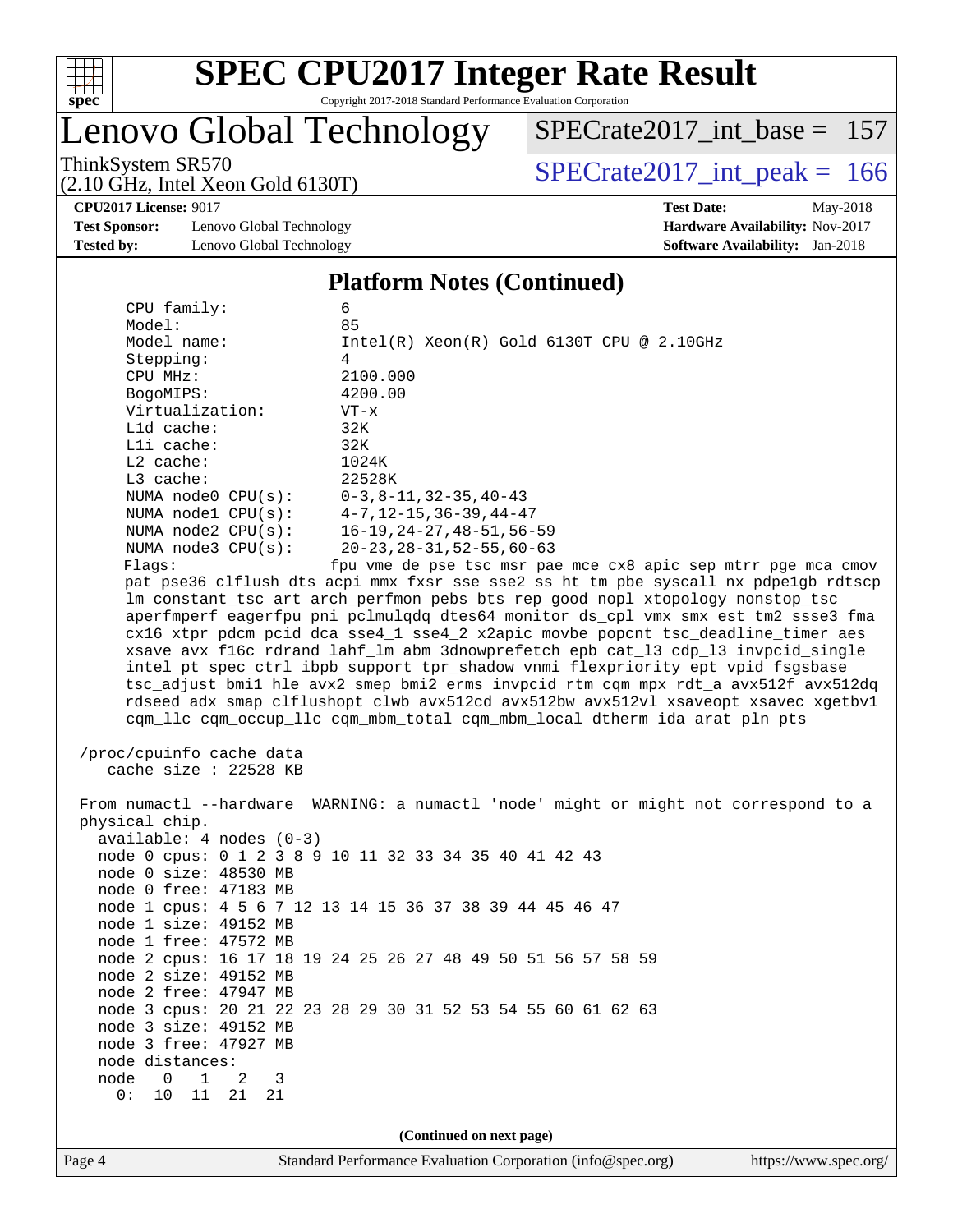| $spec^*$                                                                         |                                                                                                                                                                                          |                              | Copyright 2017-2018 Standard Performance Evaluation Corporation           |          | <b>SPEC CPU2017 Integer Rate Result</b>                                                                                                                                                                                                                                                                                                        |  |  |  |
|----------------------------------------------------------------------------------|------------------------------------------------------------------------------------------------------------------------------------------------------------------------------------------|------------------------------|---------------------------------------------------------------------------|----------|------------------------------------------------------------------------------------------------------------------------------------------------------------------------------------------------------------------------------------------------------------------------------------------------------------------------------------------------|--|--|--|
| Lenovo Global Technology                                                         |                                                                                                                                                                                          |                              |                                                                           |          | $SPECrate2017\_int\_base = 157$                                                                                                                                                                                                                                                                                                                |  |  |  |
| ThinkSystem SR570<br>$(2.10 \text{ GHz}, \text{Intel Xeon Gold } 6130 \text{T})$ |                                                                                                                                                                                          |                              |                                                                           |          | $SPECrate2017\_int\_peak = 166$                                                                                                                                                                                                                                                                                                                |  |  |  |
| <b>CPU2017 License: 9017</b><br><b>Test Sponsor:</b><br><b>Tested by:</b>        |                                                                                                                                                                                          | <b>Test Date:</b>            | Hardware Availability: Nov-2017<br><b>Software Availability:</b> Jan-2018 | May-2018 |                                                                                                                                                                                                                                                                                                                                                |  |  |  |
|                                                                                  |                                                                                                                                                                                          |                              | <b>Platform Notes (Continued)</b>                                         |          |                                                                                                                                                                                                                                                                                                                                                |  |  |  |
| 1:<br>11<br>2 :<br>21<br>3:<br>21                                                | 21<br>10<br>21<br>21<br>10<br>11<br>21<br>11<br>10                                                                                                                                       |                              |                                                                           |          |                                                                                                                                                                                                                                                                                                                                                |  |  |  |
| From /proc/meminfo<br>MemTotal:<br>HugePages_Total:<br>Hugepagesize:             |                                                                                                                                                                                          | 197407676 kB<br>0<br>2048 kB |                                                                           |          |                                                                                                                                                                                                                                                                                                                                                |  |  |  |
| os-release:<br>ID="rhel"                                                         | From /etc/*release* /etc/*version*<br>NAME="Red Hat Enterprise Linux Server"<br>VERSION="7.4 (Maipo)"<br>ID LIKE="fedora"<br>VARIANT="Server"<br>VARIANT ID="server"<br>VERSION_ID="7.4" |                              |                                                                           |          | PRETTY_NAME="Red Hat Enterprise Linux Server 7.4 (Maipo)"<br>redhat-release: Red Hat Enterprise Linux Server release 7.4 (Maipo)<br>system-release: Red Hat Enterprise Linux Server release 7.4 (Maipo)<br>system-release-cpe: cpe:/o:redhat:enterprise_linux:7.4:ga:server                                                                    |  |  |  |
| uname $-a$ :                                                                     | 2017 x86_64 x86_64 x86_64 GNU/Linux                                                                                                                                                      |                              |                                                                           |          | Linux localhost.localdomain 3.10.0-693.11.6.el7.x86_64 #1 SMP Thu Dec 28 14:23:39 EST                                                                                                                                                                                                                                                          |  |  |  |
|                                                                                  | run-level 3 May 23 23:14                                                                                                                                                                 |                              |                                                                           |          |                                                                                                                                                                                                                                                                                                                                                |  |  |  |
| Filesystem<br>$/\text{dev}/\text{sdb}$                                           | SPEC is set to: /home/cpu2017.1.0.2.ic18.0<br>xfs                                                                                                                                        | 689G                         | Type Size Used Avail Use% Mounted on<br>22G 668G                          | 4% /home |                                                                                                                                                                                                                                                                                                                                                |  |  |  |
| Memory:                                                                          | BIOS Lenovo -[TEE119R-1.22]- 02/06/2018<br>4x NO DIMM NO DIMM<br>12x Samsung M393A2K43BB1-CTD 16 GB 2 rank 2666                                                                          |                              |                                                                           |          | Additional information from dmidecode follows. WARNING: Use caution when you interpret<br>this section. The 'dmidecode' program reads system data which is "intended to allow<br>hardware to be accurately determined", but the intent may not be met, as there are<br>frequent changes to hardware, firmware, and the "DMTF SMBIOS" standard. |  |  |  |
|                                                                                  | (End of data from sysinfo program)                                                                                                                                                       |                              |                                                                           |          |                                                                                                                                                                                                                                                                                                                                                |  |  |  |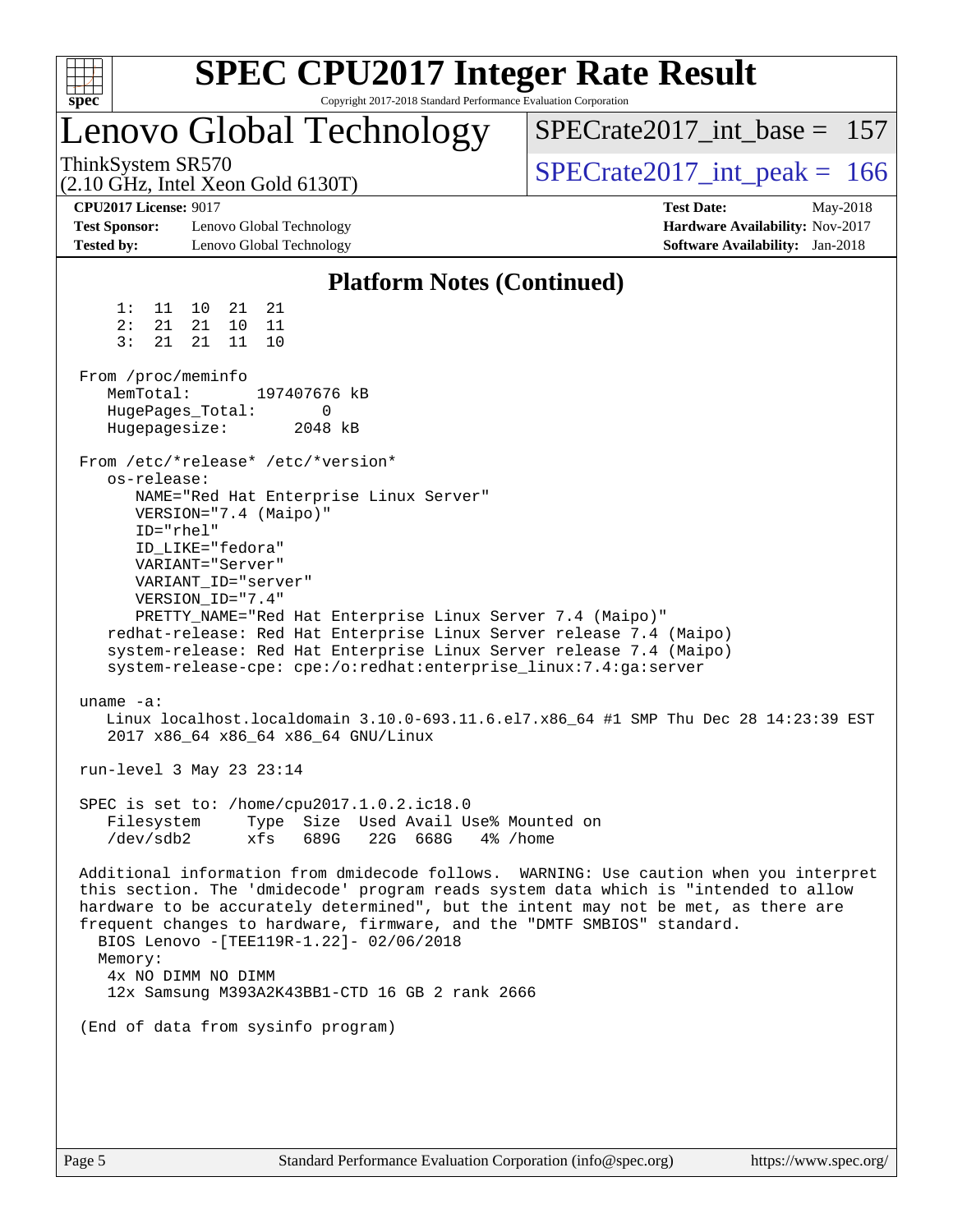

# **[SPEC CPU2017 Integer Rate Result](http://www.spec.org/auto/cpu2017/Docs/result-fields.html#SPECCPU2017IntegerRateResult)**

Copyright 2017-2018 Standard Performance Evaluation Corporation

# Lenovo Global Technology

[SPECrate2017\\_int\\_base =](http://www.spec.org/auto/cpu2017/Docs/result-fields.html#SPECrate2017intbase) 157

(2.10 GHz, Intel Xeon Gold 6130T)

ThinkSystem SR570<br>  $(2.10 \text{ GHz})$  Intel Xeon Gold 6130T)

**[Test Sponsor:](http://www.spec.org/auto/cpu2017/Docs/result-fields.html#TestSponsor)** Lenovo Global Technology **[Hardware Availability:](http://www.spec.org/auto/cpu2017/Docs/result-fields.html#HardwareAvailability)** Nov-2017 **[Tested by:](http://www.spec.org/auto/cpu2017/Docs/result-fields.html#Testedby)** Lenovo Global Technology **[Software Availability:](http://www.spec.org/auto/cpu2017/Docs/result-fields.html#SoftwareAvailability)** Jan-2018

**[CPU2017 License:](http://www.spec.org/auto/cpu2017/Docs/result-fields.html#CPU2017License)** 9017 **[Test Date:](http://www.spec.org/auto/cpu2017/Docs/result-fields.html#TestDate)** May-2018

#### **[Compiler Version Notes](http://www.spec.org/auto/cpu2017/Docs/result-fields.html#CompilerVersionNotes)**

| 500.perlbench_r(base) 502.gcc_r(base) 505.mcf_r(base, peak)<br>CC.<br>525.x264_r(base, peak) 557.xz_r(base, peak) |
|-------------------------------------------------------------------------------------------------------------------|
| icc (ICC) 18.0.0 20170811<br>Copyright (C) 1985-2017 Intel Corporation. All rights reserved.                      |
| 500.perlbench_r(peak) 502.gcc_r(peak)<br>CC                                                                       |
| icc (ICC) 18.0.0 20170811<br>Copyright (C) 1985-2017 Intel Corporation. All rights reserved.                      |
| CXXC 520.omnetpp_r(base) 523.xalancbmk_r(base) 531.deepsjeng_r(base)<br>$541.$ leela $r(base)$                    |
| icpc (ICC) 18.0.0 20170811<br>Copyright (C) 1985-2017 Intel Corporation. All rights reserved.                     |
| CXXC 520.omnetpp_r(peak) 523.xalancbmk_r(peak) 531.deepsjeng_r(peak)<br>$541.$ leela_r(peak)                      |
| icpc (ICC) 18.0.0 20170811<br>Copyright (C) 1985-2017 Intel Corporation. All rights reserved.                     |
| 548.exchange2_r(base, peak)<br>FC.                                                                                |
| ifort (IFORT) 18.0.0 20170811<br>Copyright (C) 1985-2017 Intel Corporation. All rights reserved.                  |

# **[Base Compiler Invocation](http://www.spec.org/auto/cpu2017/Docs/result-fields.html#BaseCompilerInvocation)**

[C benchmarks](http://www.spec.org/auto/cpu2017/Docs/result-fields.html#Cbenchmarks): [icc](http://www.spec.org/cpu2017/results/res2018q2/cpu2017-20180529-06361.flags.html#user_CCbase_intel_icc_18.0_66fc1ee009f7361af1fbd72ca7dcefbb700085f36577c54f309893dd4ec40d12360134090235512931783d35fd58c0460139e722d5067c5574d8eaf2b3e37e92)

[C++ benchmarks:](http://www.spec.org/auto/cpu2017/Docs/result-fields.html#CXXbenchmarks) [icpc](http://www.spec.org/cpu2017/results/res2018q2/cpu2017-20180529-06361.flags.html#user_CXXbase_intel_icpc_18.0_c510b6838c7f56d33e37e94d029a35b4a7bccf4766a728ee175e80a419847e808290a9b78be685c44ab727ea267ec2f070ec5dc83b407c0218cded6866a35d07)

**(Continued on next page)**

Page 6 Standard Performance Evaluation Corporation [\(info@spec.org\)](mailto:info@spec.org) <https://www.spec.org/>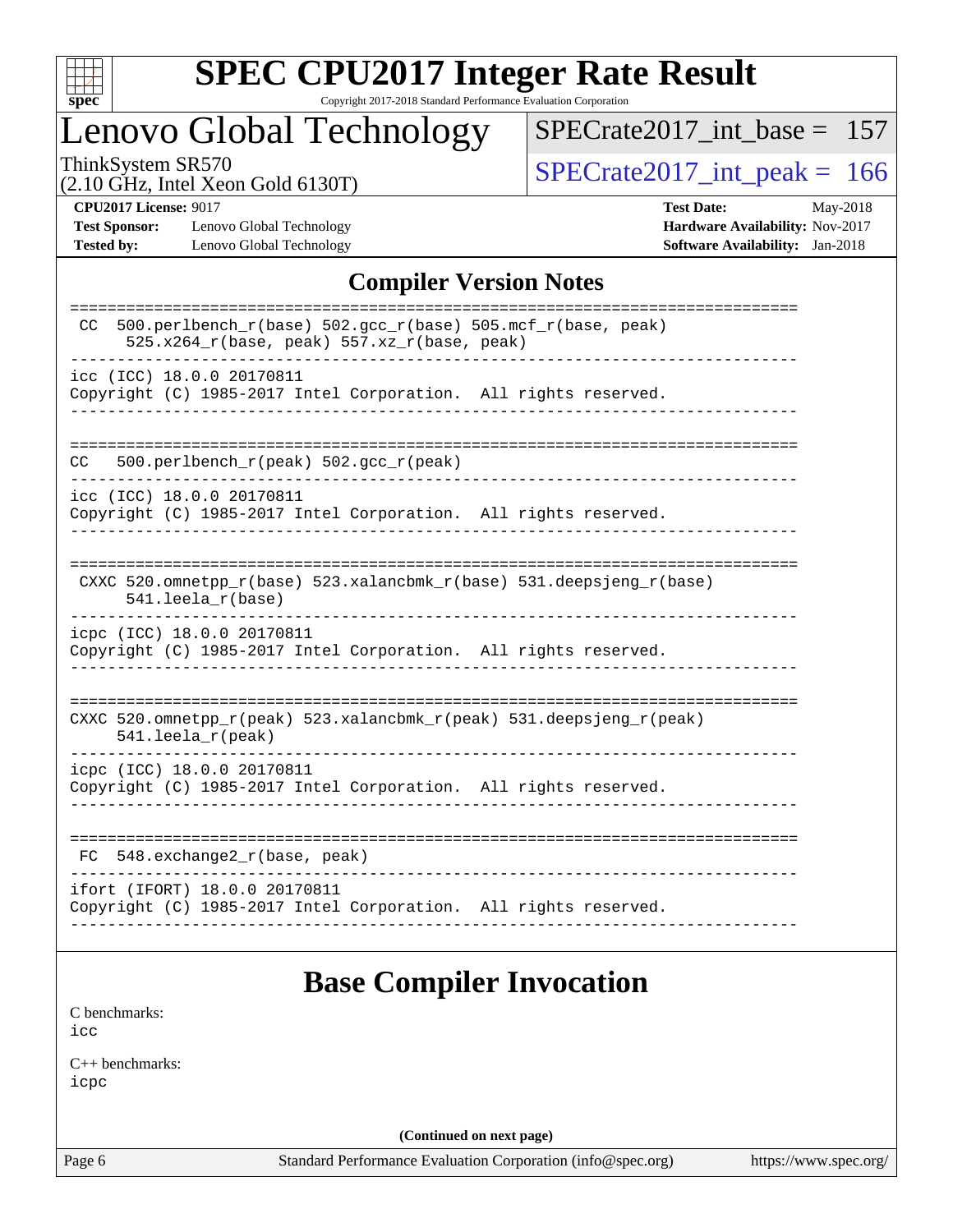

# Lenovo Global Technology

[SPECrate2017\\_int\\_base =](http://www.spec.org/auto/cpu2017/Docs/result-fields.html#SPECrate2017intbase) 157

(2.10 GHz, Intel Xeon Gold 6130T)

ThinkSystem SR570<br>  $\binom{210 \text{ CH}_7 \text{ Intel Year Gold 6130T}}{SPECrate2017\_int\_peak} = 166$ 

**[Test Sponsor:](http://www.spec.org/auto/cpu2017/Docs/result-fields.html#TestSponsor)** Lenovo Global Technology **[Hardware Availability:](http://www.spec.org/auto/cpu2017/Docs/result-fields.html#HardwareAvailability)** Nov-2017 **[Tested by:](http://www.spec.org/auto/cpu2017/Docs/result-fields.html#Testedby)** Lenovo Global Technology **[Software Availability:](http://www.spec.org/auto/cpu2017/Docs/result-fields.html#SoftwareAvailability)** Jan-2018

**[CPU2017 License:](http://www.spec.org/auto/cpu2017/Docs/result-fields.html#CPU2017License)** 9017 **[Test Date:](http://www.spec.org/auto/cpu2017/Docs/result-fields.html#TestDate)** May-2018

# **[Base Compiler Invocation \(Continued\)](http://www.spec.org/auto/cpu2017/Docs/result-fields.html#BaseCompilerInvocation)**

[Fortran benchmarks](http://www.spec.org/auto/cpu2017/Docs/result-fields.html#Fortranbenchmarks): [ifort](http://www.spec.org/cpu2017/results/res2018q2/cpu2017-20180529-06361.flags.html#user_FCbase_intel_ifort_18.0_8111460550e3ca792625aed983ce982f94888b8b503583aa7ba2b8303487b4d8a21a13e7191a45c5fd58ff318f48f9492884d4413fa793fd88dd292cad7027ca)

**[Base Portability Flags](http://www.spec.org/auto/cpu2017/Docs/result-fields.html#BasePortabilityFlags)**

 500.perlbench\_r: [-DSPEC\\_LP64](http://www.spec.org/cpu2017/results/res2018q2/cpu2017-20180529-06361.flags.html#b500.perlbench_r_basePORTABILITY_DSPEC_LP64) [-DSPEC\\_LINUX\\_X64](http://www.spec.org/cpu2017/results/res2018q2/cpu2017-20180529-06361.flags.html#b500.perlbench_r_baseCPORTABILITY_DSPEC_LINUX_X64) 502.gcc\_r: [-DSPEC\\_LP64](http://www.spec.org/cpu2017/results/res2018q2/cpu2017-20180529-06361.flags.html#suite_basePORTABILITY502_gcc_r_DSPEC_LP64) 505.mcf\_r: [-DSPEC\\_LP64](http://www.spec.org/cpu2017/results/res2018q2/cpu2017-20180529-06361.flags.html#suite_basePORTABILITY505_mcf_r_DSPEC_LP64) 520.omnetpp\_r: [-DSPEC\\_LP64](http://www.spec.org/cpu2017/results/res2018q2/cpu2017-20180529-06361.flags.html#suite_basePORTABILITY520_omnetpp_r_DSPEC_LP64) 523.xalancbmk\_r: [-DSPEC\\_LP64](http://www.spec.org/cpu2017/results/res2018q2/cpu2017-20180529-06361.flags.html#suite_basePORTABILITY523_xalancbmk_r_DSPEC_LP64) [-DSPEC\\_LINUX](http://www.spec.org/cpu2017/results/res2018q2/cpu2017-20180529-06361.flags.html#b523.xalancbmk_r_baseCXXPORTABILITY_DSPEC_LINUX) 525.x264\_r: [-DSPEC\\_LP64](http://www.spec.org/cpu2017/results/res2018q2/cpu2017-20180529-06361.flags.html#suite_basePORTABILITY525_x264_r_DSPEC_LP64) 531.deepsjeng\_r: [-DSPEC\\_LP64](http://www.spec.org/cpu2017/results/res2018q2/cpu2017-20180529-06361.flags.html#suite_basePORTABILITY531_deepsjeng_r_DSPEC_LP64) 541.leela\_r: [-DSPEC\\_LP64](http://www.spec.org/cpu2017/results/res2018q2/cpu2017-20180529-06361.flags.html#suite_basePORTABILITY541_leela_r_DSPEC_LP64) 548.exchange2\_r: [-DSPEC\\_LP64](http://www.spec.org/cpu2017/results/res2018q2/cpu2017-20180529-06361.flags.html#suite_basePORTABILITY548_exchange2_r_DSPEC_LP64) 557.xz\_r: [-DSPEC\\_LP64](http://www.spec.org/cpu2017/results/res2018q2/cpu2017-20180529-06361.flags.html#suite_basePORTABILITY557_xz_r_DSPEC_LP64)

# **[Base Optimization Flags](http://www.spec.org/auto/cpu2017/Docs/result-fields.html#BaseOptimizationFlags)**

[C benchmarks](http://www.spec.org/auto/cpu2017/Docs/result-fields.html#Cbenchmarks):

[-Wl,-z,muldefs](http://www.spec.org/cpu2017/results/res2018q2/cpu2017-20180529-06361.flags.html#user_CCbase_link_force_multiple1_b4cbdb97b34bdee9ceefcfe54f4c8ea74255f0b02a4b23e853cdb0e18eb4525ac79b5a88067c842dd0ee6996c24547a27a4b99331201badda8798ef8a743f577) [-xCORE-AVX512](http://www.spec.org/cpu2017/results/res2018q2/cpu2017-20180529-06361.flags.html#user_CCbase_f-xCORE-AVX512) [-ipo](http://www.spec.org/cpu2017/results/res2018q2/cpu2017-20180529-06361.flags.html#user_CCbase_f-ipo) [-O3](http://www.spec.org/cpu2017/results/res2018q2/cpu2017-20180529-06361.flags.html#user_CCbase_f-O3) [-no-prec-div](http://www.spec.org/cpu2017/results/res2018q2/cpu2017-20180529-06361.flags.html#user_CCbase_f-no-prec-div) [-qopt-mem-layout-trans=3](http://www.spec.org/cpu2017/results/res2018q2/cpu2017-20180529-06361.flags.html#user_CCbase_f-qopt-mem-layout-trans_de80db37974c74b1f0e20d883f0b675c88c3b01e9d123adea9b28688d64333345fb62bc4a798493513fdb68f60282f9a726aa07f478b2f7113531aecce732043) [-L/usr/local/je5.0.1-64/lib](http://www.spec.org/cpu2017/results/res2018q2/cpu2017-20180529-06361.flags.html#user_CCbase_jemalloc_link_path64_4b10a636b7bce113509b17f3bd0d6226c5fb2346b9178c2d0232c14f04ab830f976640479e5c33dc2bcbbdad86ecfb6634cbbd4418746f06f368b512fced5394) [-ljemalloc](http://www.spec.org/cpu2017/results/res2018q2/cpu2017-20180529-06361.flags.html#user_CCbase_jemalloc_link_lib_d1249b907c500fa1c0672f44f562e3d0f79738ae9e3c4a9c376d49f265a04b9c99b167ecedbf6711b3085be911c67ff61f150a17b3472be731631ba4d0471706)

[C++ benchmarks:](http://www.spec.org/auto/cpu2017/Docs/result-fields.html#CXXbenchmarks)

[-Wl,-z,muldefs](http://www.spec.org/cpu2017/results/res2018q2/cpu2017-20180529-06361.flags.html#user_CXXbase_link_force_multiple1_b4cbdb97b34bdee9ceefcfe54f4c8ea74255f0b02a4b23e853cdb0e18eb4525ac79b5a88067c842dd0ee6996c24547a27a4b99331201badda8798ef8a743f577) [-xCORE-AVX512](http://www.spec.org/cpu2017/results/res2018q2/cpu2017-20180529-06361.flags.html#user_CXXbase_f-xCORE-AVX512) [-ipo](http://www.spec.org/cpu2017/results/res2018q2/cpu2017-20180529-06361.flags.html#user_CXXbase_f-ipo) [-O3](http://www.spec.org/cpu2017/results/res2018q2/cpu2017-20180529-06361.flags.html#user_CXXbase_f-O3) [-no-prec-div](http://www.spec.org/cpu2017/results/res2018q2/cpu2017-20180529-06361.flags.html#user_CXXbase_f-no-prec-div) [-qopt-mem-layout-trans=3](http://www.spec.org/cpu2017/results/res2018q2/cpu2017-20180529-06361.flags.html#user_CXXbase_f-qopt-mem-layout-trans_de80db37974c74b1f0e20d883f0b675c88c3b01e9d123adea9b28688d64333345fb62bc4a798493513fdb68f60282f9a726aa07f478b2f7113531aecce732043) [-L/usr/local/je5.0.1-64/lib](http://www.spec.org/cpu2017/results/res2018q2/cpu2017-20180529-06361.flags.html#user_CXXbase_jemalloc_link_path64_4b10a636b7bce113509b17f3bd0d6226c5fb2346b9178c2d0232c14f04ab830f976640479e5c33dc2bcbbdad86ecfb6634cbbd4418746f06f368b512fced5394) [-ljemalloc](http://www.spec.org/cpu2017/results/res2018q2/cpu2017-20180529-06361.flags.html#user_CXXbase_jemalloc_link_lib_d1249b907c500fa1c0672f44f562e3d0f79738ae9e3c4a9c376d49f265a04b9c99b167ecedbf6711b3085be911c67ff61f150a17b3472be731631ba4d0471706)

[Fortran benchmarks](http://www.spec.org/auto/cpu2017/Docs/result-fields.html#Fortranbenchmarks):

[-Wl,-z,muldefs](http://www.spec.org/cpu2017/results/res2018q2/cpu2017-20180529-06361.flags.html#user_FCbase_link_force_multiple1_b4cbdb97b34bdee9ceefcfe54f4c8ea74255f0b02a4b23e853cdb0e18eb4525ac79b5a88067c842dd0ee6996c24547a27a4b99331201badda8798ef8a743f577) [-xCORE-AVX512](http://www.spec.org/cpu2017/results/res2018q2/cpu2017-20180529-06361.flags.html#user_FCbase_f-xCORE-AVX512) [-ipo](http://www.spec.org/cpu2017/results/res2018q2/cpu2017-20180529-06361.flags.html#user_FCbase_f-ipo) [-O3](http://www.spec.org/cpu2017/results/res2018q2/cpu2017-20180529-06361.flags.html#user_FCbase_f-O3) [-no-prec-div](http://www.spec.org/cpu2017/results/res2018q2/cpu2017-20180529-06361.flags.html#user_FCbase_f-no-prec-div) [-qopt-mem-layout-trans=3](http://www.spec.org/cpu2017/results/res2018q2/cpu2017-20180529-06361.flags.html#user_FCbase_f-qopt-mem-layout-trans_de80db37974c74b1f0e20d883f0b675c88c3b01e9d123adea9b28688d64333345fb62bc4a798493513fdb68f60282f9a726aa07f478b2f7113531aecce732043) [-nostandard-realloc-lhs](http://www.spec.org/cpu2017/results/res2018q2/cpu2017-20180529-06361.flags.html#user_FCbase_f_2003_std_realloc_82b4557e90729c0f113870c07e44d33d6f5a304b4f63d4c15d2d0f1fab99f5daaed73bdb9275d9ae411527f28b936061aa8b9c8f2d63842963b95c9dd6426b8a) [-align array32byte](http://www.spec.org/cpu2017/results/res2018q2/cpu2017-20180529-06361.flags.html#user_FCbase_align_array32byte_b982fe038af199962ba9a80c053b8342c548c85b40b8e86eb3cc33dee0d7986a4af373ac2d51c3f7cf710a18d62fdce2948f201cd044323541f22fc0fffc51b6) [-L/usr/local/je5.0.1-64/lib](http://www.spec.org/cpu2017/results/res2018q2/cpu2017-20180529-06361.flags.html#user_FCbase_jemalloc_link_path64_4b10a636b7bce113509b17f3bd0d6226c5fb2346b9178c2d0232c14f04ab830f976640479e5c33dc2bcbbdad86ecfb6634cbbd4418746f06f368b512fced5394) [-ljemalloc](http://www.spec.org/cpu2017/results/res2018q2/cpu2017-20180529-06361.flags.html#user_FCbase_jemalloc_link_lib_d1249b907c500fa1c0672f44f562e3d0f79738ae9e3c4a9c376d49f265a04b9c99b167ecedbf6711b3085be911c67ff61f150a17b3472be731631ba4d0471706)

# **[Base Other Flags](http://www.spec.org/auto/cpu2017/Docs/result-fields.html#BaseOtherFlags)**

[C benchmarks](http://www.spec.org/auto/cpu2017/Docs/result-fields.html#Cbenchmarks):  $-m64 - std= c11$  $-m64 - std= c11$ 

[C++ benchmarks:](http://www.spec.org/auto/cpu2017/Docs/result-fields.html#CXXbenchmarks)  $-m64$ 

**(Continued on next page)**

Page 7 Standard Performance Evaluation Corporation [\(info@spec.org\)](mailto:info@spec.org) <https://www.spec.org/>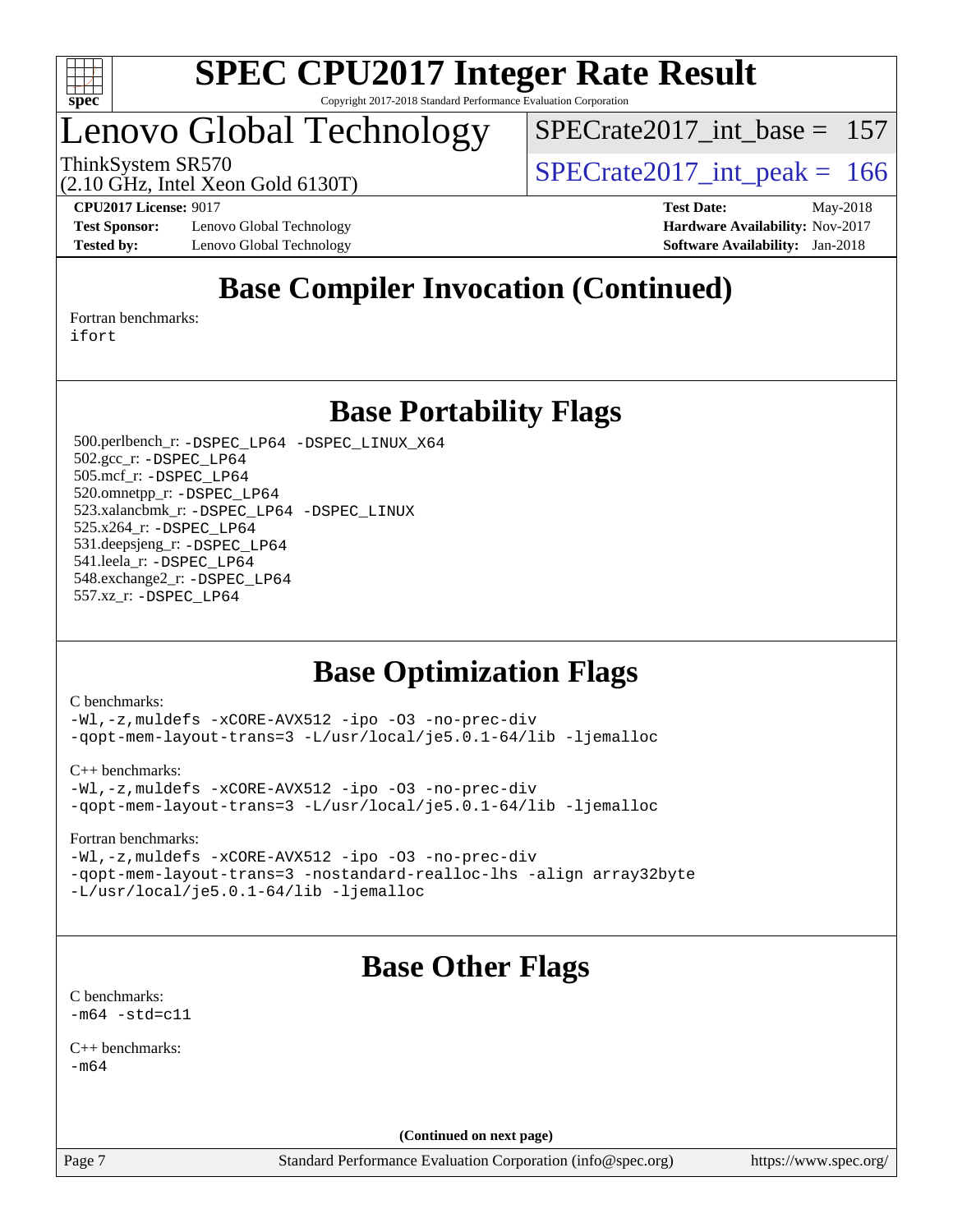

# Lenovo Global Technology

[SPECrate2017\\_int\\_base =](http://www.spec.org/auto/cpu2017/Docs/result-fields.html#SPECrate2017intbase) 157

ThinkSystem SR570<br>  $SPECTate2017$ \_int\_peak = 166

**[Test Sponsor:](http://www.spec.org/auto/cpu2017/Docs/result-fields.html#TestSponsor)** Lenovo Global Technology **[Hardware Availability:](http://www.spec.org/auto/cpu2017/Docs/result-fields.html#HardwareAvailability)** Nov-2017 **[Tested by:](http://www.spec.org/auto/cpu2017/Docs/result-fields.html#Testedby)** Lenovo Global Technology **[Software Availability:](http://www.spec.org/auto/cpu2017/Docs/result-fields.html#SoftwareAvailability)** Jan-2018

(2.10 GHz, Intel Xeon Gold 6130T)

**[CPU2017 License:](http://www.spec.org/auto/cpu2017/Docs/result-fields.html#CPU2017License)** 9017 **[Test Date:](http://www.spec.org/auto/cpu2017/Docs/result-fields.html#TestDate)** May-2018

# **[Base Other Flags \(Continued\)](http://www.spec.org/auto/cpu2017/Docs/result-fields.html#BaseOtherFlags)**

[Fortran benchmarks](http://www.spec.org/auto/cpu2017/Docs/result-fields.html#Fortranbenchmarks):

[-m64](http://www.spec.org/cpu2017/results/res2018q2/cpu2017-20180529-06361.flags.html#user_FCbase_intel_intel64_18.0_af43caccfc8ded86e7699f2159af6efc7655f51387b94da716254467f3c01020a5059329e2569e4053f409e7c9202a7efc638f7a6d1ffb3f52dea4a3e31d82ab)

**[Peak Compiler Invocation](http://www.spec.org/auto/cpu2017/Docs/result-fields.html#PeakCompilerInvocation)**

[C benchmarks](http://www.spec.org/auto/cpu2017/Docs/result-fields.html#Cbenchmarks):  $i$ cc

[C++ benchmarks:](http://www.spec.org/auto/cpu2017/Docs/result-fields.html#CXXbenchmarks) [icpc](http://www.spec.org/cpu2017/results/res2018q2/cpu2017-20180529-06361.flags.html#user_CXXpeak_intel_icpc_18.0_c510b6838c7f56d33e37e94d029a35b4a7bccf4766a728ee175e80a419847e808290a9b78be685c44ab727ea267ec2f070ec5dc83b407c0218cded6866a35d07)

[Fortran benchmarks](http://www.spec.org/auto/cpu2017/Docs/result-fields.html#Fortranbenchmarks): [ifort](http://www.spec.org/cpu2017/results/res2018q2/cpu2017-20180529-06361.flags.html#user_FCpeak_intel_ifort_18.0_8111460550e3ca792625aed983ce982f94888b8b503583aa7ba2b8303487b4d8a21a13e7191a45c5fd58ff318f48f9492884d4413fa793fd88dd292cad7027ca)

# **[Peak Portability Flags](http://www.spec.org/auto/cpu2017/Docs/result-fields.html#PeakPortabilityFlags)**

 500.perlbench\_r: [-DSPEC\\_LP64](http://www.spec.org/cpu2017/results/res2018q2/cpu2017-20180529-06361.flags.html#b500.perlbench_r_peakPORTABILITY_DSPEC_LP64) [-DSPEC\\_LINUX\\_X64](http://www.spec.org/cpu2017/results/res2018q2/cpu2017-20180529-06361.flags.html#b500.perlbench_r_peakCPORTABILITY_DSPEC_LINUX_X64) 502.gcc\_r: [-D\\_FILE\\_OFFSET\\_BITS=64](http://www.spec.org/cpu2017/results/res2018q2/cpu2017-20180529-06361.flags.html#user_peakPORTABILITY502_gcc_r_file_offset_bits_64_5ae949a99b284ddf4e95728d47cb0843d81b2eb0e18bdfe74bbf0f61d0b064f4bda2f10ea5eb90e1dcab0e84dbc592acfc5018bc955c18609f94ddb8d550002c) 505.mcf\_r: [-DSPEC\\_LP64](http://www.spec.org/cpu2017/results/res2018q2/cpu2017-20180529-06361.flags.html#suite_peakPORTABILITY505_mcf_r_DSPEC_LP64) 520.omnetpp\_r: [-DSPEC\\_LP64](http://www.spec.org/cpu2017/results/res2018q2/cpu2017-20180529-06361.flags.html#suite_peakPORTABILITY520_omnetpp_r_DSPEC_LP64) 523.xalancbmk\_r: [-D\\_FILE\\_OFFSET\\_BITS=64](http://www.spec.org/cpu2017/results/res2018q2/cpu2017-20180529-06361.flags.html#user_peakPORTABILITY523_xalancbmk_r_file_offset_bits_64_5ae949a99b284ddf4e95728d47cb0843d81b2eb0e18bdfe74bbf0f61d0b064f4bda2f10ea5eb90e1dcab0e84dbc592acfc5018bc955c18609f94ddb8d550002c) [-DSPEC\\_LINUX](http://www.spec.org/cpu2017/results/res2018q2/cpu2017-20180529-06361.flags.html#b523.xalancbmk_r_peakCXXPORTABILITY_DSPEC_LINUX) 525.x264\_r: [-DSPEC\\_LP64](http://www.spec.org/cpu2017/results/res2018q2/cpu2017-20180529-06361.flags.html#suite_peakPORTABILITY525_x264_r_DSPEC_LP64) 531.deepsjeng\_r: [-DSPEC\\_LP64](http://www.spec.org/cpu2017/results/res2018q2/cpu2017-20180529-06361.flags.html#suite_peakPORTABILITY531_deepsjeng_r_DSPEC_LP64) 541.leela\_r: [-DSPEC\\_LP64](http://www.spec.org/cpu2017/results/res2018q2/cpu2017-20180529-06361.flags.html#suite_peakPORTABILITY541_leela_r_DSPEC_LP64) 548.exchange2\_r: [-DSPEC\\_LP64](http://www.spec.org/cpu2017/results/res2018q2/cpu2017-20180529-06361.flags.html#suite_peakPORTABILITY548_exchange2_r_DSPEC_LP64) 557.xz\_r: [-DSPEC\\_LP64](http://www.spec.org/cpu2017/results/res2018q2/cpu2017-20180529-06361.flags.html#suite_peakPORTABILITY557_xz_r_DSPEC_LP64)

# **[Peak Optimization Flags](http://www.spec.org/auto/cpu2017/Docs/result-fields.html#PeakOptimizationFlags)**

[C benchmarks](http://www.spec.org/auto/cpu2017/Docs/result-fields.html#Cbenchmarks):

 500.perlbench\_r: [-Wl,-z,muldefs](http://www.spec.org/cpu2017/results/res2018q2/cpu2017-20180529-06361.flags.html#user_peakEXTRA_LDFLAGS500_perlbench_r_link_force_multiple1_b4cbdb97b34bdee9ceefcfe54f4c8ea74255f0b02a4b23e853cdb0e18eb4525ac79b5a88067c842dd0ee6996c24547a27a4b99331201badda8798ef8a743f577) [-prof-gen](http://www.spec.org/cpu2017/results/res2018q2/cpu2017-20180529-06361.flags.html#user_peakPASS1_CFLAGSPASS1_LDFLAGS500_perlbench_r_prof_gen_5aa4926d6013ddb2a31985c654b3eb18169fc0c6952a63635c234f711e6e63dd76e94ad52365559451ec499a2cdb89e4dc58ba4c67ef54ca681ffbe1461d6b36)(pass 1) [-prof-use](http://www.spec.org/cpu2017/results/res2018q2/cpu2017-20180529-06361.flags.html#user_peakPASS2_CFLAGSPASS2_LDFLAGS500_perlbench_r_prof_use_1a21ceae95f36a2b53c25747139a6c16ca95bd9def2a207b4f0849963b97e94f5260e30a0c64f4bb623698870e679ca08317ef8150905d41bd88c6f78df73f19)(pass 2) [-ipo](http://www.spec.org/cpu2017/results/res2018q2/cpu2017-20180529-06361.flags.html#user_peakPASS1_COPTIMIZEPASS2_COPTIMIZE500_perlbench_r_f-ipo) [-xCORE-AVX512](http://www.spec.org/cpu2017/results/res2018q2/cpu2017-20180529-06361.flags.html#user_peakPASS2_COPTIMIZE500_perlbench_r_f-xCORE-AVX512) [-O3](http://www.spec.org/cpu2017/results/res2018q2/cpu2017-20180529-06361.flags.html#user_peakPASS1_COPTIMIZEPASS2_COPTIMIZE500_perlbench_r_f-O3) [-no-prec-div](http://www.spec.org/cpu2017/results/res2018q2/cpu2017-20180529-06361.flags.html#user_peakPASS1_COPTIMIZEPASS2_COPTIMIZE500_perlbench_r_f-no-prec-div) [-qopt-mem-layout-trans=3](http://www.spec.org/cpu2017/results/res2018q2/cpu2017-20180529-06361.flags.html#user_peakPASS1_COPTIMIZEPASS2_COPTIMIZE500_perlbench_r_f-qopt-mem-layout-trans_de80db37974c74b1f0e20d883f0b675c88c3b01e9d123adea9b28688d64333345fb62bc4a798493513fdb68f60282f9a726aa07f478b2f7113531aecce732043) [-fno-strict-overflow](http://www.spec.org/cpu2017/results/res2018q2/cpu2017-20180529-06361.flags.html#user_peakEXTRA_OPTIMIZE500_perlbench_r_f-fno-strict-overflow) [-L/usr/local/je5.0.1-64/lib](http://www.spec.org/cpu2017/results/res2018q2/cpu2017-20180529-06361.flags.html#user_peakEXTRA_LIBS500_perlbench_r_jemalloc_link_path64_4b10a636b7bce113509b17f3bd0d6226c5fb2346b9178c2d0232c14f04ab830f976640479e5c33dc2bcbbdad86ecfb6634cbbd4418746f06f368b512fced5394) [-ljemalloc](http://www.spec.org/cpu2017/results/res2018q2/cpu2017-20180529-06361.flags.html#user_peakEXTRA_LIBS500_perlbench_r_jemalloc_link_lib_d1249b907c500fa1c0672f44f562e3d0f79738ae9e3c4a9c376d49f265a04b9c99b167ecedbf6711b3085be911c67ff61f150a17b3472be731631ba4d0471706)

```
 502.gcc_r: -L/opt/intel/compilers_and_libraries_2018/linux/lib/ia32
-Wl,-z,muldefs -prof-gen(pass 1) -prof-use(pass 2) -ipo
-xCORE-AVX512 -O3 -no-prec-div -qopt-mem-layout-trans=3
-L/usr/local/je5.0.1-32/lib -ljemalloc
```
**(Continued on next page)**

| Page 8 | Standard Performance Evaluation Corporation (info@spec.org) | https://www.spec.org/ |
|--------|-------------------------------------------------------------|-----------------------|
|--------|-------------------------------------------------------------|-----------------------|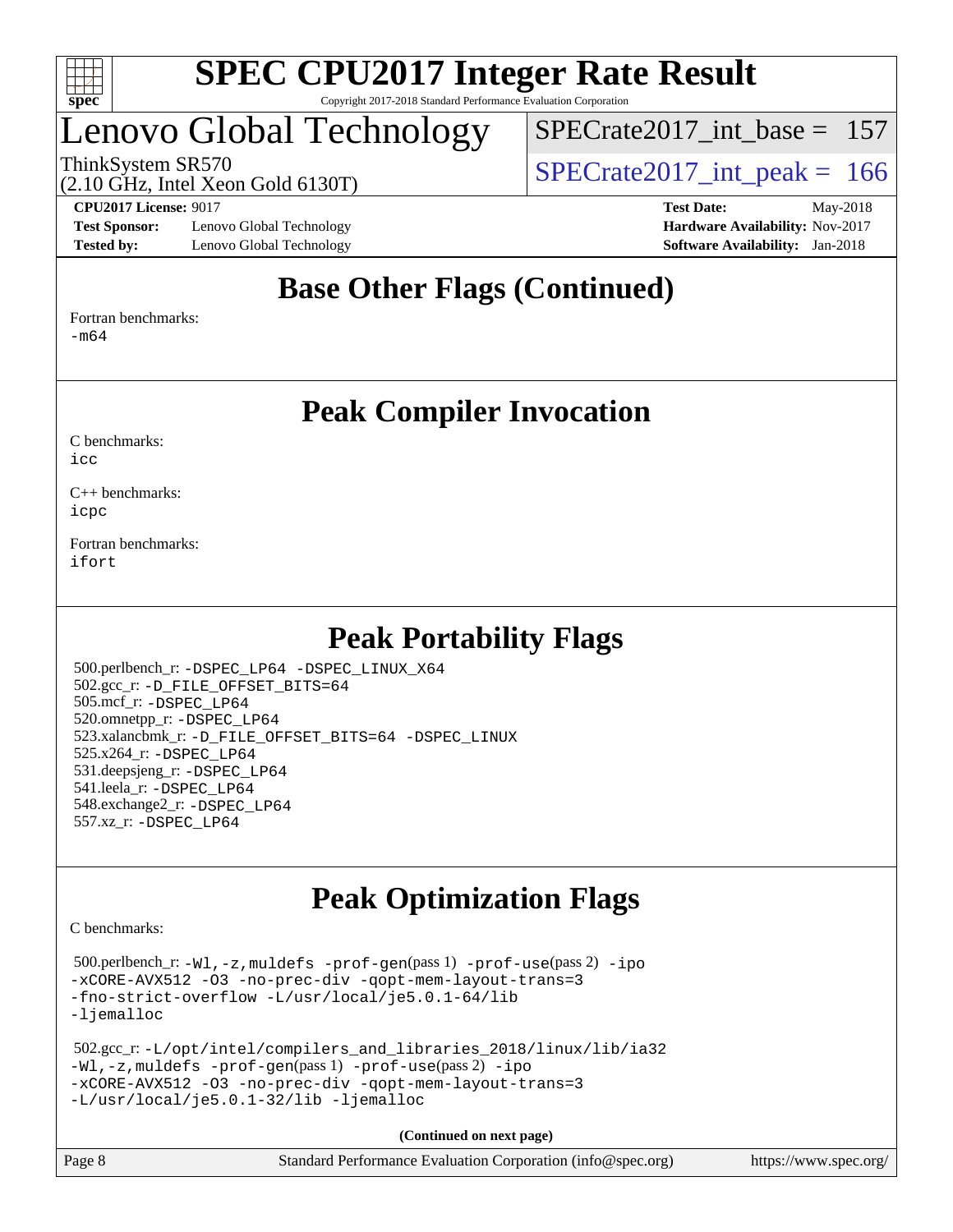

# Lenovo Global Technology

[SPECrate2017\\_int\\_base =](http://www.spec.org/auto/cpu2017/Docs/result-fields.html#SPECrate2017intbase) 157

(2.10 GHz, Intel Xeon Gold 6130T)

ThinkSystem SR570<br>  $\angle (2.10 \text{ GHz. Intel Yoon Gold } 6130 \text{T})$   $\angle$  [SPECrate2017\\_int\\_peak =](http://www.spec.org/auto/cpu2017/Docs/result-fields.html#SPECrate2017intpeak) 166

**[Test Sponsor:](http://www.spec.org/auto/cpu2017/Docs/result-fields.html#TestSponsor)** Lenovo Global Technology **[Hardware Availability:](http://www.spec.org/auto/cpu2017/Docs/result-fields.html#HardwareAvailability)** Nov-2017 **[Tested by:](http://www.spec.org/auto/cpu2017/Docs/result-fields.html#Testedby)** Lenovo Global Technology **[Software Availability:](http://www.spec.org/auto/cpu2017/Docs/result-fields.html#SoftwareAvailability)** Jan-2018

**[CPU2017 License:](http://www.spec.org/auto/cpu2017/Docs/result-fields.html#CPU2017License)** 9017 **[Test Date:](http://www.spec.org/auto/cpu2017/Docs/result-fields.html#TestDate)** May-2018

# **[Peak Optimization Flags \(Continued\)](http://www.spec.org/auto/cpu2017/Docs/result-fields.html#PeakOptimizationFlags)**

 505.mcf\_r: [-Wl,-z,muldefs](http://www.spec.org/cpu2017/results/res2018q2/cpu2017-20180529-06361.flags.html#user_peakEXTRA_LDFLAGS505_mcf_r_link_force_multiple1_b4cbdb97b34bdee9ceefcfe54f4c8ea74255f0b02a4b23e853cdb0e18eb4525ac79b5a88067c842dd0ee6996c24547a27a4b99331201badda8798ef8a743f577) [-xCORE-AVX512](http://www.spec.org/cpu2017/results/res2018q2/cpu2017-20180529-06361.flags.html#user_peakCOPTIMIZE505_mcf_r_f-xCORE-AVX512) [-ipo](http://www.spec.org/cpu2017/results/res2018q2/cpu2017-20180529-06361.flags.html#user_peakCOPTIMIZE505_mcf_r_f-ipo) [-O3](http://www.spec.org/cpu2017/results/res2018q2/cpu2017-20180529-06361.flags.html#user_peakCOPTIMIZE505_mcf_r_f-O3) [-no-prec-div](http://www.spec.org/cpu2017/results/res2018q2/cpu2017-20180529-06361.flags.html#user_peakCOPTIMIZE505_mcf_r_f-no-prec-div) [-qopt-mem-layout-trans=3](http://www.spec.org/cpu2017/results/res2018q2/cpu2017-20180529-06361.flags.html#user_peakCOPTIMIZE505_mcf_r_f-qopt-mem-layout-trans_de80db37974c74b1f0e20d883f0b675c88c3b01e9d123adea9b28688d64333345fb62bc4a798493513fdb68f60282f9a726aa07f478b2f7113531aecce732043) [-L/usr/local/je5.0.1-64/lib](http://www.spec.org/cpu2017/results/res2018q2/cpu2017-20180529-06361.flags.html#user_peakEXTRA_LIBS505_mcf_r_jemalloc_link_path64_4b10a636b7bce113509b17f3bd0d6226c5fb2346b9178c2d0232c14f04ab830f976640479e5c33dc2bcbbdad86ecfb6634cbbd4418746f06f368b512fced5394) [-ljemalloc](http://www.spec.org/cpu2017/results/res2018q2/cpu2017-20180529-06361.flags.html#user_peakEXTRA_LIBS505_mcf_r_jemalloc_link_lib_d1249b907c500fa1c0672f44f562e3d0f79738ae9e3c4a9c376d49f265a04b9c99b167ecedbf6711b3085be911c67ff61f150a17b3472be731631ba4d0471706) 525.x264\_r: [-Wl,-z,muldefs](http://www.spec.org/cpu2017/results/res2018q2/cpu2017-20180529-06361.flags.html#user_peakEXTRA_LDFLAGS525_x264_r_link_force_multiple1_b4cbdb97b34bdee9ceefcfe54f4c8ea74255f0b02a4b23e853cdb0e18eb4525ac79b5a88067c842dd0ee6996c24547a27a4b99331201badda8798ef8a743f577) [-xCORE-AVX512](http://www.spec.org/cpu2017/results/res2018q2/cpu2017-20180529-06361.flags.html#user_peakCOPTIMIZE525_x264_r_f-xCORE-AVX512) [-ipo](http://www.spec.org/cpu2017/results/res2018q2/cpu2017-20180529-06361.flags.html#user_peakCOPTIMIZE525_x264_r_f-ipo) [-O3](http://www.spec.org/cpu2017/results/res2018q2/cpu2017-20180529-06361.flags.html#user_peakCOPTIMIZE525_x264_r_f-O3) [-no-prec-div](http://www.spec.org/cpu2017/results/res2018q2/cpu2017-20180529-06361.flags.html#user_peakCOPTIMIZE525_x264_r_f-no-prec-div) [-qopt-mem-layout-trans=3](http://www.spec.org/cpu2017/results/res2018q2/cpu2017-20180529-06361.flags.html#user_peakCOPTIMIZE525_x264_r_f-qopt-mem-layout-trans_de80db37974c74b1f0e20d883f0b675c88c3b01e9d123adea9b28688d64333345fb62bc4a798493513fdb68f60282f9a726aa07f478b2f7113531aecce732043) [-fno-alias](http://www.spec.org/cpu2017/results/res2018q2/cpu2017-20180529-06361.flags.html#user_peakEXTRA_OPTIMIZE525_x264_r_f-no-alias_77dbac10d91cbfe898fbf4a29d1b29b694089caa623bdd1baccc9957d4edbe8d106c0b357e2748a65b44fc9e83d78098bb898077f3fe92f9faf24f7bd4a07ed7) [-L/usr/local/je5.0.1-64/lib](http://www.spec.org/cpu2017/results/res2018q2/cpu2017-20180529-06361.flags.html#user_peakEXTRA_LIBS525_x264_r_jemalloc_link_path64_4b10a636b7bce113509b17f3bd0d6226c5fb2346b9178c2d0232c14f04ab830f976640479e5c33dc2bcbbdad86ecfb6634cbbd4418746f06f368b512fced5394) [-ljemalloc](http://www.spec.org/cpu2017/results/res2018q2/cpu2017-20180529-06361.flags.html#user_peakEXTRA_LIBS525_x264_r_jemalloc_link_lib_d1249b907c500fa1c0672f44f562e3d0f79738ae9e3c4a9c376d49f265a04b9c99b167ecedbf6711b3085be911c67ff61f150a17b3472be731631ba4d0471706) 557.xz\_r: Same as 505.mcf\_r [C++ benchmarks:](http://www.spec.org/auto/cpu2017/Docs/result-fields.html#CXXbenchmarks) 520.omnetpp\_r: [-Wl,-z,muldefs](http://www.spec.org/cpu2017/results/res2018q2/cpu2017-20180529-06361.flags.html#user_peakEXTRA_LDFLAGS520_omnetpp_r_link_force_multiple1_b4cbdb97b34bdee9ceefcfe54f4c8ea74255f0b02a4b23e853cdb0e18eb4525ac79b5a88067c842dd0ee6996c24547a27a4b99331201badda8798ef8a743f577) [-prof-gen](http://www.spec.org/cpu2017/results/res2018q2/cpu2017-20180529-06361.flags.html#user_peakPASS1_CXXFLAGSPASS1_LDFLAGS520_omnetpp_r_prof_gen_5aa4926d6013ddb2a31985c654b3eb18169fc0c6952a63635c234f711e6e63dd76e94ad52365559451ec499a2cdb89e4dc58ba4c67ef54ca681ffbe1461d6b36)(pass 1) [-prof-use](http://www.spec.org/cpu2017/results/res2018q2/cpu2017-20180529-06361.flags.html#user_peakPASS2_CXXFLAGSPASS2_LDFLAGS520_omnetpp_r_prof_use_1a21ceae95f36a2b53c25747139a6c16ca95bd9def2a207b4f0849963b97e94f5260e30a0c64f4bb623698870e679ca08317ef8150905d41bd88c6f78df73f19)(pass 2) [-ipo](http://www.spec.org/cpu2017/results/res2018q2/cpu2017-20180529-06361.flags.html#user_peakPASS1_CXXOPTIMIZEPASS2_CXXOPTIMIZE520_omnetpp_r_f-ipo) [-xCORE-AVX512](http://www.spec.org/cpu2017/results/res2018q2/cpu2017-20180529-06361.flags.html#user_peakPASS2_CXXOPTIMIZE520_omnetpp_r_f-xCORE-AVX512) [-O3](http://www.spec.org/cpu2017/results/res2018q2/cpu2017-20180529-06361.flags.html#user_peakPASS1_CXXOPTIMIZEPASS2_CXXOPTIMIZE520_omnetpp_r_f-O3) [-no-prec-div](http://www.spec.org/cpu2017/results/res2018q2/cpu2017-20180529-06361.flags.html#user_peakPASS1_CXXOPTIMIZEPASS2_CXXOPTIMIZE520_omnetpp_r_f-no-prec-div) [-qopt-mem-layout-trans=3](http://www.spec.org/cpu2017/results/res2018q2/cpu2017-20180529-06361.flags.html#user_peakPASS1_CXXOPTIMIZEPASS2_CXXOPTIMIZE520_omnetpp_r_f-qopt-mem-layout-trans_de80db37974c74b1f0e20d883f0b675c88c3b01e9d123adea9b28688d64333345fb62bc4a798493513fdb68f60282f9a726aa07f478b2f7113531aecce732043) [-L/usr/local/je5.0.1-64/lib](http://www.spec.org/cpu2017/results/res2018q2/cpu2017-20180529-06361.flags.html#user_peakEXTRA_LIBS520_omnetpp_r_jemalloc_link_path64_4b10a636b7bce113509b17f3bd0d6226c5fb2346b9178c2d0232c14f04ab830f976640479e5c33dc2bcbbdad86ecfb6634cbbd4418746f06f368b512fced5394) [-ljemalloc](http://www.spec.org/cpu2017/results/res2018q2/cpu2017-20180529-06361.flags.html#user_peakEXTRA_LIBS520_omnetpp_r_jemalloc_link_lib_d1249b907c500fa1c0672f44f562e3d0f79738ae9e3c4a9c376d49f265a04b9c99b167ecedbf6711b3085be911c67ff61f150a17b3472be731631ba4d0471706) 523.xalancbmk\_r: [-L/opt/intel/compilers\\_and\\_libraries\\_2018/linux/lib/ia32](http://www.spec.org/cpu2017/results/res2018q2/cpu2017-20180529-06361.flags.html#user_peakCXXLD523_xalancbmk_r_Enable-32bit-runtime_af243bdb1d79e4c7a4f720bf8275e627de2ecd461de63307bc14cef0633fde3cd7bb2facb32dcc8be9566045fb55d40ce2b72b725f73827aa7833441b71b9343) [-Wl,-z,muldefs](http://www.spec.org/cpu2017/results/res2018q2/cpu2017-20180529-06361.flags.html#user_peakEXTRA_LDFLAGS523_xalancbmk_r_link_force_multiple1_b4cbdb97b34bdee9ceefcfe54f4c8ea74255f0b02a4b23e853cdb0e18eb4525ac79b5a88067c842dd0ee6996c24547a27a4b99331201badda8798ef8a743f577) [-prof-gen](http://www.spec.org/cpu2017/results/res2018q2/cpu2017-20180529-06361.flags.html#user_peakPASS1_CXXFLAGSPASS1_LDFLAGS523_xalancbmk_r_prof_gen_5aa4926d6013ddb2a31985c654b3eb18169fc0c6952a63635c234f711e6e63dd76e94ad52365559451ec499a2cdb89e4dc58ba4c67ef54ca681ffbe1461d6b36)(pass 1) [-prof-use](http://www.spec.org/cpu2017/results/res2018q2/cpu2017-20180529-06361.flags.html#user_peakPASS2_CXXFLAGSPASS2_LDFLAGS523_xalancbmk_r_prof_use_1a21ceae95f36a2b53c25747139a6c16ca95bd9def2a207b4f0849963b97e94f5260e30a0c64f4bb623698870e679ca08317ef8150905d41bd88c6f78df73f19)(pass 2) [-ipo](http://www.spec.org/cpu2017/results/res2018q2/cpu2017-20180529-06361.flags.html#user_peakPASS1_CXXOPTIMIZEPASS2_CXXOPTIMIZE523_xalancbmk_r_f-ipo) [-xCORE-AVX512](http://www.spec.org/cpu2017/results/res2018q2/cpu2017-20180529-06361.flags.html#user_peakPASS2_CXXOPTIMIZE523_xalancbmk_r_f-xCORE-AVX512) [-O3](http://www.spec.org/cpu2017/results/res2018q2/cpu2017-20180529-06361.flags.html#user_peakPASS1_CXXOPTIMIZEPASS2_CXXOPTIMIZE523_xalancbmk_r_f-O3) [-no-prec-div](http://www.spec.org/cpu2017/results/res2018q2/cpu2017-20180529-06361.flags.html#user_peakPASS1_CXXOPTIMIZEPASS2_CXXOPTIMIZE523_xalancbmk_r_f-no-prec-div) [-qopt-mem-layout-trans=3](http://www.spec.org/cpu2017/results/res2018q2/cpu2017-20180529-06361.flags.html#user_peakPASS1_CXXOPTIMIZEPASS2_CXXOPTIMIZE523_xalancbmk_r_f-qopt-mem-layout-trans_de80db37974c74b1f0e20d883f0b675c88c3b01e9d123adea9b28688d64333345fb62bc4a798493513fdb68f60282f9a726aa07f478b2f7113531aecce732043) [-L/usr/local/je5.0.1-32/lib](http://www.spec.org/cpu2017/results/res2018q2/cpu2017-20180529-06361.flags.html#user_peakEXTRA_LIBS523_xalancbmk_r_jemalloc_link_path32_e29f22e8e6c17053bbc6a0971f5a9c01a601a06bb1a59df2084b77a2fe0a2995b64fd4256feaeea39eeba3aae142e96e2b2b0a28974019c0c0c88139a84f900a) [-ljemalloc](http://www.spec.org/cpu2017/results/res2018q2/cpu2017-20180529-06361.flags.html#user_peakEXTRA_LIBS523_xalancbmk_r_jemalloc_link_lib_d1249b907c500fa1c0672f44f562e3d0f79738ae9e3c4a9c376d49f265a04b9c99b167ecedbf6711b3085be911c67ff61f150a17b3472be731631ba4d0471706) 531.deepsjeng\_r: Same as 520.omnetpp\_r

541.leela\_r: Same as 520.omnetpp\_r

#### [Fortran benchmarks](http://www.spec.org/auto/cpu2017/Docs/result-fields.html#Fortranbenchmarks):

[-Wl,-z,muldefs](http://www.spec.org/cpu2017/results/res2018q2/cpu2017-20180529-06361.flags.html#user_FCpeak_link_force_multiple1_b4cbdb97b34bdee9ceefcfe54f4c8ea74255f0b02a4b23e853cdb0e18eb4525ac79b5a88067c842dd0ee6996c24547a27a4b99331201badda8798ef8a743f577) [-xCORE-AVX512](http://www.spec.org/cpu2017/results/res2018q2/cpu2017-20180529-06361.flags.html#user_FCpeak_f-xCORE-AVX512) [-ipo](http://www.spec.org/cpu2017/results/res2018q2/cpu2017-20180529-06361.flags.html#user_FCpeak_f-ipo) [-O3](http://www.spec.org/cpu2017/results/res2018q2/cpu2017-20180529-06361.flags.html#user_FCpeak_f-O3) [-no-prec-div](http://www.spec.org/cpu2017/results/res2018q2/cpu2017-20180529-06361.flags.html#user_FCpeak_f-no-prec-div) [-qopt-mem-layout-trans=3](http://www.spec.org/cpu2017/results/res2018q2/cpu2017-20180529-06361.flags.html#user_FCpeak_f-qopt-mem-layout-trans_de80db37974c74b1f0e20d883f0b675c88c3b01e9d123adea9b28688d64333345fb62bc4a798493513fdb68f60282f9a726aa07f478b2f7113531aecce732043) [-nostandard-realloc-lhs](http://www.spec.org/cpu2017/results/res2018q2/cpu2017-20180529-06361.flags.html#user_FCpeak_f_2003_std_realloc_82b4557e90729c0f113870c07e44d33d6f5a304b4f63d4c15d2d0f1fab99f5daaed73bdb9275d9ae411527f28b936061aa8b9c8f2d63842963b95c9dd6426b8a) [-align array32byte](http://www.spec.org/cpu2017/results/res2018q2/cpu2017-20180529-06361.flags.html#user_FCpeak_align_array32byte_b982fe038af199962ba9a80c053b8342c548c85b40b8e86eb3cc33dee0d7986a4af373ac2d51c3f7cf710a18d62fdce2948f201cd044323541f22fc0fffc51b6) [-L/usr/local/je5.0.1-64/lib](http://www.spec.org/cpu2017/results/res2018q2/cpu2017-20180529-06361.flags.html#user_FCpeak_jemalloc_link_path64_4b10a636b7bce113509b17f3bd0d6226c5fb2346b9178c2d0232c14f04ab830f976640479e5c33dc2bcbbdad86ecfb6634cbbd4418746f06f368b512fced5394) [-ljemalloc](http://www.spec.org/cpu2017/results/res2018q2/cpu2017-20180529-06361.flags.html#user_FCpeak_jemalloc_link_lib_d1249b907c500fa1c0672f44f562e3d0f79738ae9e3c4a9c376d49f265a04b9c99b167ecedbf6711b3085be911c67ff61f150a17b3472be731631ba4d0471706)

### **[Peak Other Flags](http://www.spec.org/auto/cpu2017/Docs/result-fields.html#PeakOtherFlags)**

[C benchmarks \(except as noted below\)](http://www.spec.org/auto/cpu2017/Docs/result-fields.html#Cbenchmarksexceptasnotedbelow):  $-m64 - std= c11$  $-m64 - std= c11$  502.gcc\_r: [-m32](http://www.spec.org/cpu2017/results/res2018q2/cpu2017-20180529-06361.flags.html#user_peakCCLD502_gcc_r_intel_ia32_18.0_2666f1173eb60787016b673bfe1358e27016ef7649ea4884b7bc6187fd89dc221d14632e22638cde1c647a518de97358ab15d4ad098ee4e19a8b28d0c25e14bf) [-std=c11](http://www.spec.org/cpu2017/results/res2018q2/cpu2017-20180529-06361.flags.html#user_peakCCLD502_gcc_r_intel_compiler_c11_mode_0e1c27790398a4642dfca32ffe6c27b5796f9c2d2676156f2e42c9c44eaad0c049b1cdb667a270c34d979996257aeb8fc440bfb01818dbc9357bd9d174cb8524) [C++ benchmarks \(except as noted below\):](http://www.spec.org/auto/cpu2017/Docs/result-fields.html#CXXbenchmarksexceptasnotedbelow)  $-m64$ 

523.xalancbmk\_r: [-m32](http://www.spec.org/cpu2017/results/res2018q2/cpu2017-20180529-06361.flags.html#user_peakCXXLD523_xalancbmk_r_intel_ia32_18.0_2666f1173eb60787016b673bfe1358e27016ef7649ea4884b7bc6187fd89dc221d14632e22638cde1c647a518de97358ab15d4ad098ee4e19a8b28d0c25e14bf)

**(Continued on next page)**